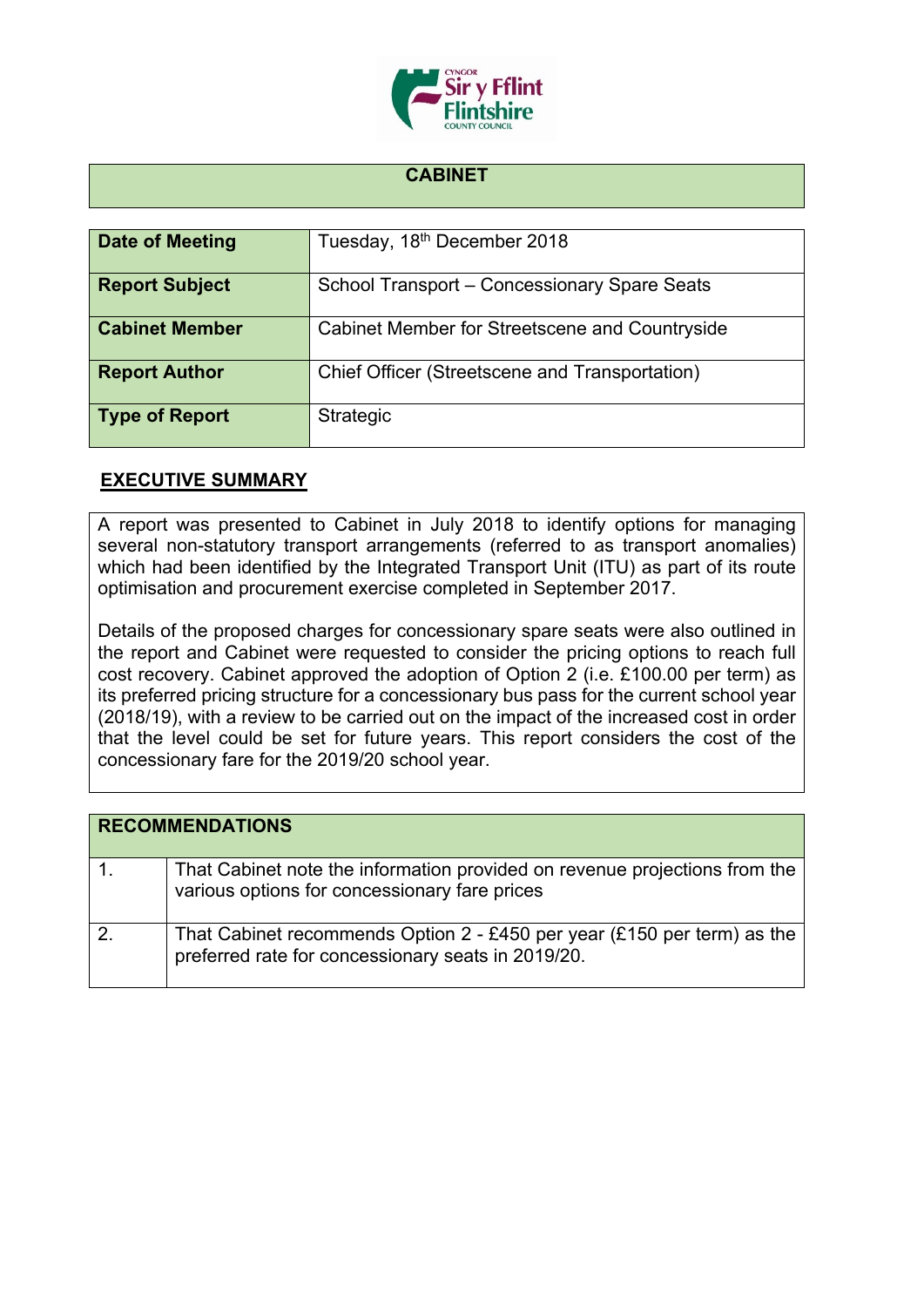## **REPORT DETAILS**

| 1.00 | <b>BACKGROUND TO THE PROPOSALS</b>                                                                                                                                                                                                                                                                                                                                                                                                                                                                                                                                                                                                                                                                                                                                                                                                                                                                                                                                |
|------|-------------------------------------------------------------------------------------------------------------------------------------------------------------------------------------------------------------------------------------------------------------------------------------------------------------------------------------------------------------------------------------------------------------------------------------------------------------------------------------------------------------------------------------------------------------------------------------------------------------------------------------------------------------------------------------------------------------------------------------------------------------------------------------------------------------------------------------------------------------------------------------------------------------------------------------------------------------------|
| 1.01 | The Learner Travel (Wales) Measure 2008 (as amended) ('the Measure') sets<br>out the legal framework specifically related to travel and transport provisions for<br>learners travelling from home to school in Wales. Under the legislation, the local<br>authority must provide free home to school transport for learners of compulsory<br>school age attending secondary school who live 3 miles or further from their<br>nearest suitable school (2.5 miles if the family are in receipt of benefit) and 2<br>miles or further for primary school.                                                                                                                                                                                                                                                                                                                                                                                                            |
| 1.02 | Additionally, Flintshire County Council's Home to School Transport Policy<br>reflects the statutory provisions of the Measure and stipulates that free transport<br>for children of compulsory school age is provided where a child receiving<br>secondary education lives over 3 miles from the nearest appropriate school and<br>2 miles or further for primary school. To do this, coaches, minibuses and taxis<br>are procured especially for school transport and the transport network is<br>designed to run in the most cost-effective way to serve pupils entitled to free<br>transport. Where subsidised transport is provided by the local authority and<br>parents want to use this service, but their children do not qualify, the local<br>authority can, by law, charge for this provision and any spare seats on the<br>transport can be sold to pupils who are not entitled to free travel. These places<br>are called Concessionary Spare Seats. |
| 1.03 | Parents are expected to make their own arrangements for ensuring that their<br>child travels to and from school and needs to ensure they have other plans in<br>place if their concessionary seat is withdrawn or if they are not able to obtain a<br>concessionary seat, when they do not qualify for free school transport.<br>Concessionary seats are not guaranteed, they can be withdrawn (and a refund<br>given) if the seat is later needed for a pupil entitled to a free seat. The transport<br>network is not designed so that spare seats can be created to meet demand;<br>transport services are reviewed regularly and services can be withdrawn if there<br>are not enough numbers of entitled children travelling. Concessionary seats on<br>contracted vehicles are limited, so if an entitled child needs that seat in the future,<br>a child may have their concessionary seat withdrawn at short notice                                       |
| 1.04 | Additionally, as part of the County wide bus network review, the Council is also<br>reviewing the subsidies it provides to commercial bus operators. This will result<br>in some subsidised bus services, which are used by non-eligible pupils to travel<br>to school, ceasing to operate.                                                                                                                                                                                                                                                                                                                                                                                                                                                                                                                                                                                                                                                                       |
|      | In these cases and where pupils who are directly affected by the cessation of<br>these services can be identified, they will be offered concessionary seats on the<br>school buses to travel to the schools affected. The capacity on these buses will<br>be expanded to cater for the additional demand however, the offer of<br>concessionary travel will only continue until the end of the summer term in 2020,<br>when it is expected that parents will make alternative arrangements for<br>transporting their children to school each day.                                                                                                                                                                                                                                                                                                                                                                                                                 |
| 1.05 | Reports were presented to the Council's Environment Overview and Scrutiny<br>Committee and Cabinet in July 2018 following which Cabinet approved the<br>adoption of Option 2 (£300 per year or £100.00 per term) as its preferred pricing<br>structure for a concessionary bus pass for 2018/19, with a review to be carried<br>out on the impact of the increased cost after one year. The rate is still less than                                                                                                                                                                                                                                                                                                                                                                                                                                                                                                                                               |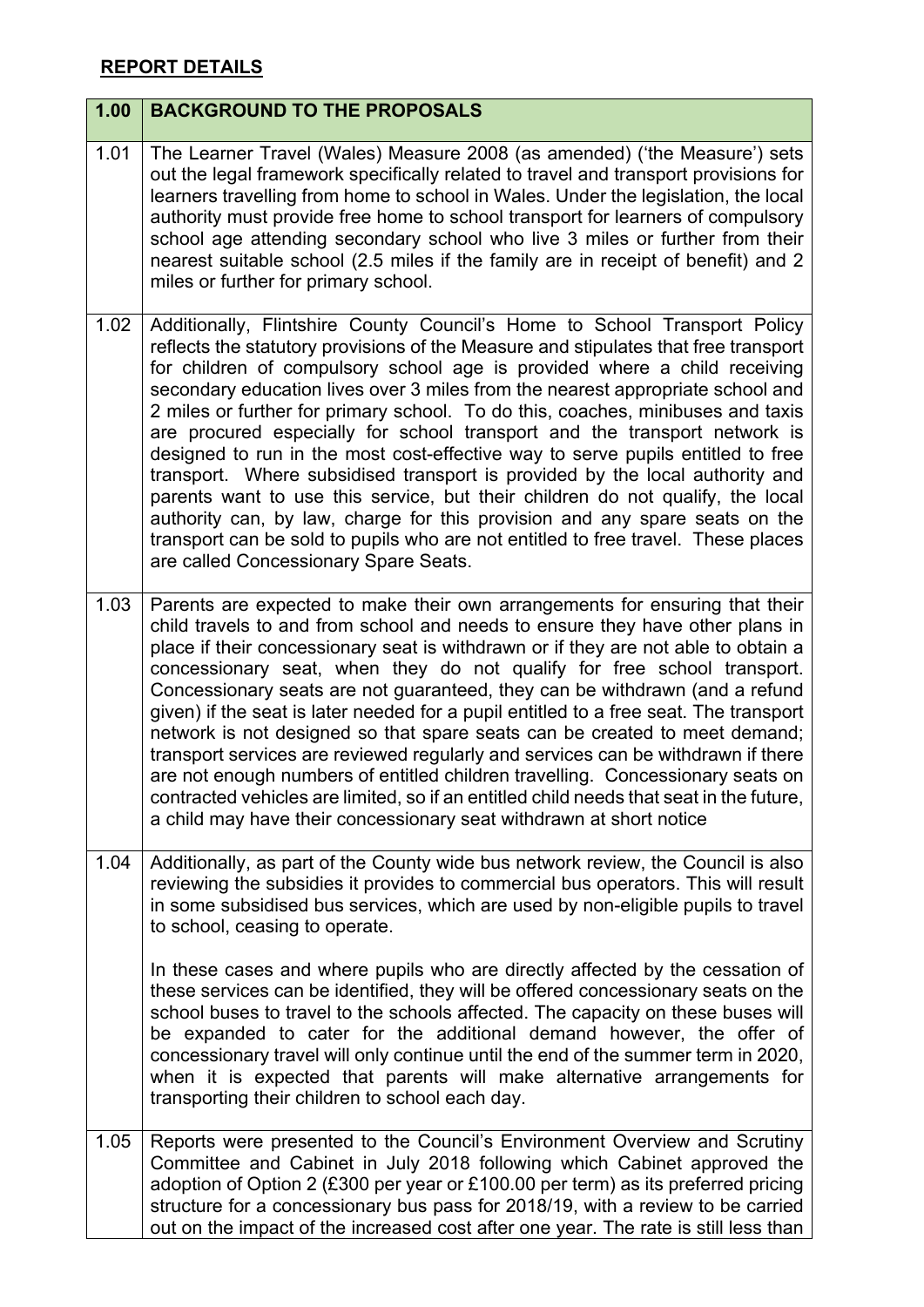|      | 50% of the full cost of providing concessionary seats and this creates financial<br>pressures for the authority at a time of austerity and when difficult decisions are<br>being made on wider budget issues. The Council's high level aim is to maximise<br>revenue generation and achieving full cost recovery wherever possible.<br>Appendix 1 details other local authorities current concessionary fare charges.                                                                                                                                                                                                                                                                                                                                                                           |
|------|-------------------------------------------------------------------------------------------------------------------------------------------------------------------------------------------------------------------------------------------------------------------------------------------------------------------------------------------------------------------------------------------------------------------------------------------------------------------------------------------------------------------------------------------------------------------------------------------------------------------------------------------------------------------------------------------------------------------------------------------------------------------------------------------------|
| 1.06 | The impact of the increase in the cost of the concessionary seats has not had a<br>detrimental impact on the numbers requesting concessionary seats however,<br>the number of pupils purchasing these seats are historically low in number. The<br>greatest impact will be on those moving to the school buses from the publicly<br>supported bus serves, when the subsidies to these routes ends (Para 1.04 of<br>this report). These pupils will be faced with a higher cost of concessionary fares<br>however, it should be remembered that they are currently paying fares on the<br>public services and the recommended charge for concessionary passes<br>represents reasonable value, when set against the current charging levels for<br>journeys to school on the public bus services. |
| 1.07 | The options for future concessionary seat charges are shown in Appendix 1.                                                                                                                                                                                                                                                                                                                                                                                                                                                                                                                                                                                                                                                                                                                      |
| 1.08 | Whilst the long term aim would be full cost recovery for the service, it is<br>considered unfair to raise the charges to this level over such a short period of<br>time and therefore options 1 and 3 are not recommended at this point in time.<br>Option 2 - £450 per year (£150 per term) provides a balanced position against<br>full cost recovery and the affordability of the scheme for parents, particularly<br>those with a number of children travelling to school on these services and is<br>therefore recommended for the 2019/20 school year.                                                                                                                                                                                                                                    |
| 1.09 | The charge will be introduced from September 2019 and rate charged for<br>concessionary seats will in future form part of the annual review of charges<br>across all Council services.                                                                                                                                                                                                                                                                                                                                                                                                                                                                                                                                                                                                          |

| 2.00 | <b>RESOURCE IMPLICATIONS</b>                                                                                                                                                                                                |
|------|-----------------------------------------------------------------------------------------------------------------------------------------------------------------------------------------------------------------------------|
|      | 2.01 Staff resources will be required in the short term to administer the charges and<br>process payments for concessionary fares for those pupils affected by the<br>withdrawal of the subsidised public transport routes. |

| 3.00 | <b>CONSULTATIONS REQUIRED / CARRIED OUT</b>                                                                                                                                               |
|------|-------------------------------------------------------------------------------------------------------------------------------------------------------------------------------------------|
| 3.01 | With Cabinet Member (Streetscene and Countryside).                                                                                                                                        |
|      | 3.02   Consultation will be required with schools and officers will be attending the Head<br>Teacher Federation meetings to brief head teachers on the changes to<br>concessionary fares. |
| 3.03 | With Environment Overview and Scrutiny Committee in November 2018 who<br>recommended the rate detailed in Recommendation 2.                                                               |